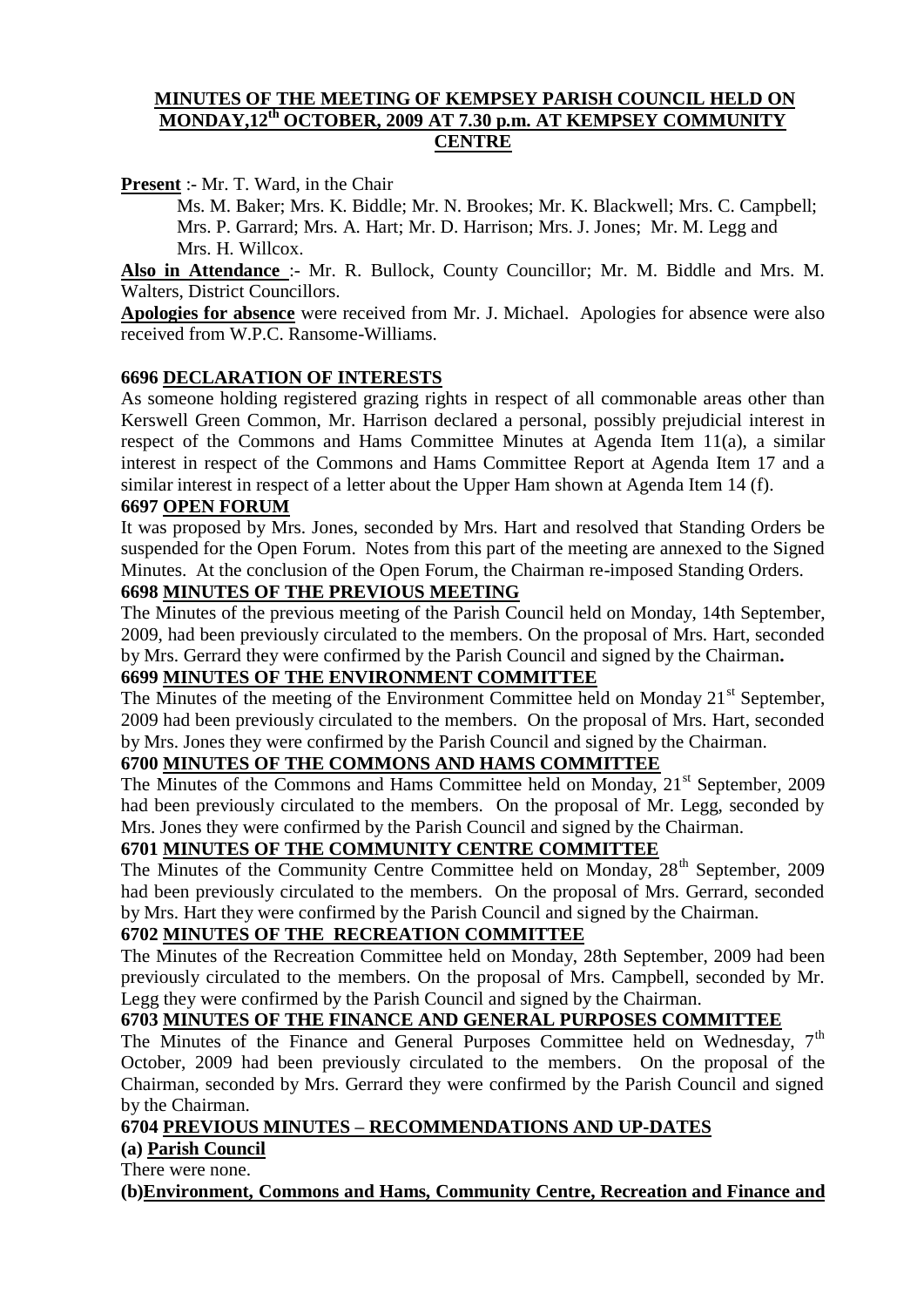### **General Purposes Committees**

Being financial matters relating to the Budgets for 2010/2011, the recommendations from the Committees were deferred without discussion until the November Parish Council Meeting.

### **© Recreation Committee – Deferred Recommendations from September PC Meeting**

The first recommendation from the Recreation Committee was that the Tennis Club lease should be reviewed in order that consideration could be given to including the small triangle of land adjacent to the tennis courts.

The second recommendation was that the public use of the third tennis court should be discussed by the Parish Council with a view to consider extending the current restrictive hours of use for members of the public.

These two recommendations had stood deferred to this meeting from the previous Parish Council Meeting. The Parish Council resolved that these matters should be considered by the Recreation Committee with the latest items of correspondence from Kempsey Tennis Club shown at Agenda Items 14 (b) and 14 (p).

# **6705 COUNTY COUNCIL REPORT ON LOCAL ISSUES**

Mr. Bullock reported that following a complaint about a crack in the bridge at Brookend, an investigation had been carried out by the County Council which had confirmed that there was no serious damage. The issue of transportation to and from Hanley Castle High School had been discussed at the recent PACT Meeting and he had put in a request to the County Council for a pedestrian crossing between the shop and the Community Centre. Mr. Bullock was asked by Mr. Legg about the clearance of drains and fallen leaves. He was advised that this was a matter for the District Council. The ownership of a blocked drain at Kings Hill which was reported by Mrs. Jones was referred to Mr. Harrison.

#### **6706 DISTRICT COUNCIL REPORT**

Mrs. Walters reported that the overgrown alleyway between Meadow Close and the A.38 had now been completely cleared.

Mr. Biddle reported that he had taken up the matter of bus pass holders being charged for journeys before 9.30 a.m. in a morning. He them answered questions about correspondence which had been circulated by the South Worcestershire Joint Core Strategy and about the new recycling plant at Norton.

# **6707 CORRESPONDENCE**

All correspondence, both for report and for information had been made available for inspection by Parish Council Members between 7.00 p.m. and 7.30 p.m.

(b) Kempsey Lawn Tennis Club – Changes to Lease

The Parish Council referred this matter to the Recreation Committee for discussion and report back.

#### (f) Mrs. M. Smith – The Upper Ham

Mr. Harrison had previously declared an interest in this matter and left the room. After a short discussion Mrs. Jones was asked to provide contact details of the County Council Officers she had held a site meeting with in order that they could be asked what their conclusions had been about the problems which had been drawn to their attention and what legal advice they had subsequently been given?

(g) BT Wayleaves Office – Common Land next to Oak Tree Cottage, Kerswell Green

The Clerk was asked to request a plan which accurately identified Oak Tree Cottage.

(h) Mr. P. Jones – Kempsey Post Office

The Chairman pointed out that the Parish Council's business case rested with the Post Office being prepared to pay for the operating hours of the business and the fact that their recent survey had concluded that Kempsey Post Office should remain open rather than being forced to close. There was some evidence to suggest that the customer base would return once the new Post Office opened and, even if it failed, the Parish Council would be left with a valuable letable asset. Mr. Jones' concerns about the proposed new site could be countered by the fact that whilst the new building would be further away for some parishioners, it would be nearer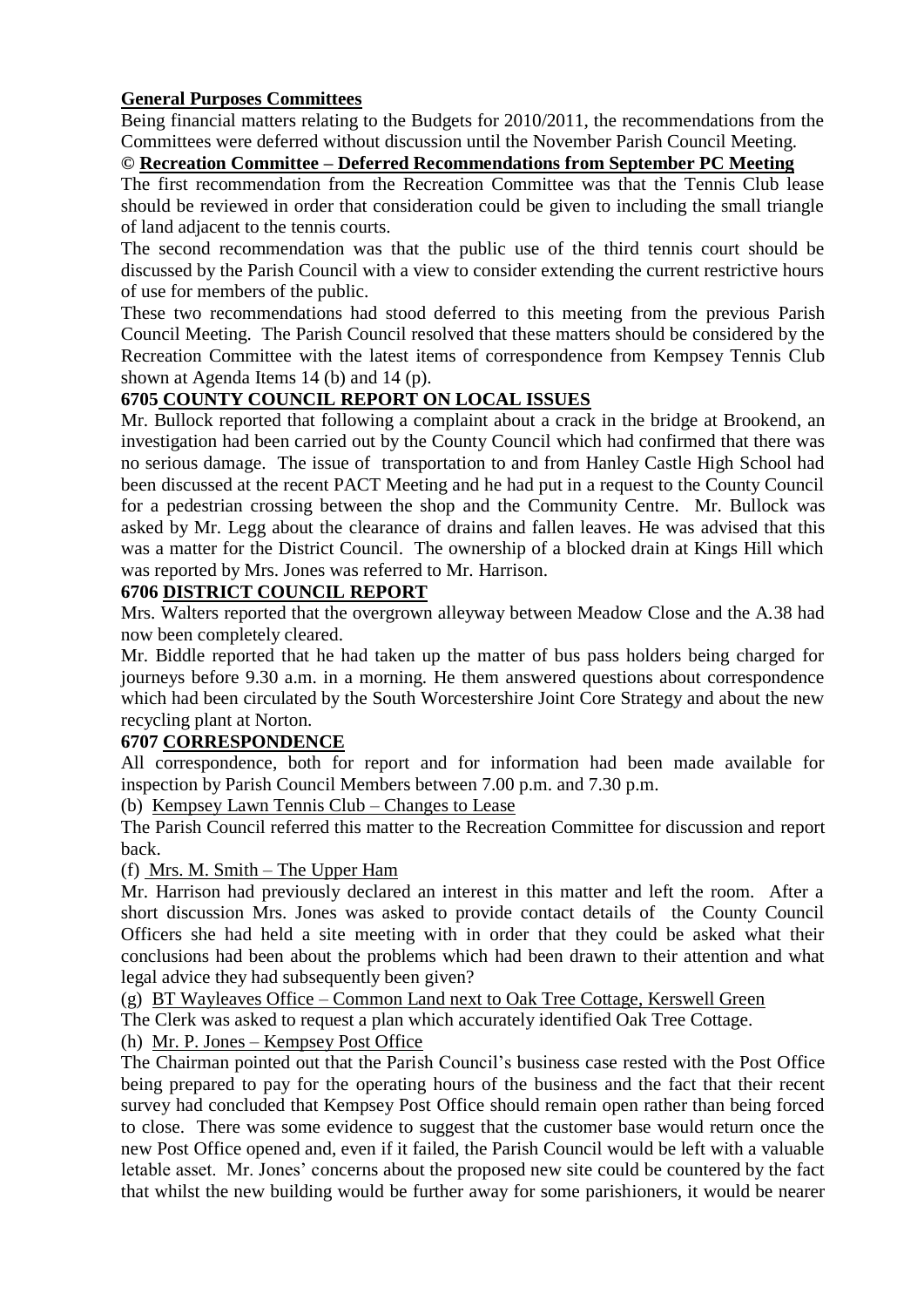for others. Mr. Brookes expressed reservations that the Parish Council had no hard evidence to justify the opening of a new Post Office.

(k) WCC – Taylors Lane – Temporary Closure Order

The Parish Council noted that Taylors Lane would be closed for a period of 3 weeks commencing on  $2<sup>nd</sup>$  November, 2009.

(l) WSE Ltd. – Electricity Network - Alterations at Oak Tree Cottage, Kerswell Green

The Clerk was asked to request a plan which accurately identified Oak Tree Cottage.

(m)PACT – Request for Camera at Tennis Courts/ Children's Play Area

The Parish Council resolved that the installation of a CCTV camera should be requested from the District Council.

(n) Mr. M. Barnard and Mr. K. Clee – Fire damage adjacent to Tennis Courts

The Chairman reminded the members that this was a straightforward insurance matter and that the Parish Council's insurers had indicated that there was no liability on the Parish Council in respect of a similar claim for fire damage adjacent to the tennis courts. As such, the complainants should take up the matter with their own insurance company.

(p) Kempsey Tennis Club – Planting of Replacement Tree at Playing Field

The Parish Council referred this matter to the Recreation Committee.

### **6708 ENVIRONMENT COMMITTEE**

(a) Resignation of Environment Committee Chairman

The Parish Council resolved that the appointment of a new Environment Committee Chairman should be held over until the November Parish Council Meeting

(b) Bus Shelters

It was noted that a further estimate had now been received for work at Pixham Ferry and Baynhall bus shelters together with an up-dated estimate from a contractor who had originally supplied an estimate some months ago. A contractor who had previously supplied an estimate had still not responded to the Parish Council's request to indicate whether his price would cover the cost of dismantling and the removal of the old shelter at Pixham Ferry Lane.

Pixham Ferry Bus Shelter – The Chairman reported that two estimates had been received in the sums of £2,964.50 and £1,795.00. On the proposal of Mrs. Jones seconded by Mr. Harrison the Parish Council resolved to accept the lower of the two estimates in the sum of £1,795 which had been submitted by Kinnersley Engineering Ltd.

Bus Shelter at The Crown Area – The Chairman reported that two estimates had been received in the sums of £1,794.00 and £1,175. On the proposal of Mr. Harrison seconded by Mrs. Gerrard the Parish Council resolved to accept the lower of the two estimates in the sum of £1,175 which had been submitted by Kinnersley Engineering Ltd.

Bus Shelter at Baynhall – The Chairman reported that a revised specification would need to be prepared for this bus shelter after the removal of the overhanging rear hedge.

The Chairman expressed his gratitude to Mr. Blackwell for all the hard work which he had done in preparing specifications and obtaining estimates for the bus shelters and also for fixing the replacement door on the Parish Hall notice board.

#### **6709 PLANNING REPORT**

# (a) **For Report**

MH 1282/09 –The Playing Field – Tennis Club Application.

As the landowner, the Parish Council considered that they had an interest in this application. As such they resolved that they would make no comment.

#### (b) **Comments made to Malvern Hills District Council under Delegated Powers**

MH 1144/09 – 12 Old Road North – Single storey garage extension to side of main – No objections

#### **6710 COMMONS AND HAMS COMMITTEE REPORT**

Mr. Harrison had previously declared a personal, and possibly prejudicial interest. In the absence of the Committee Chairman there was no report.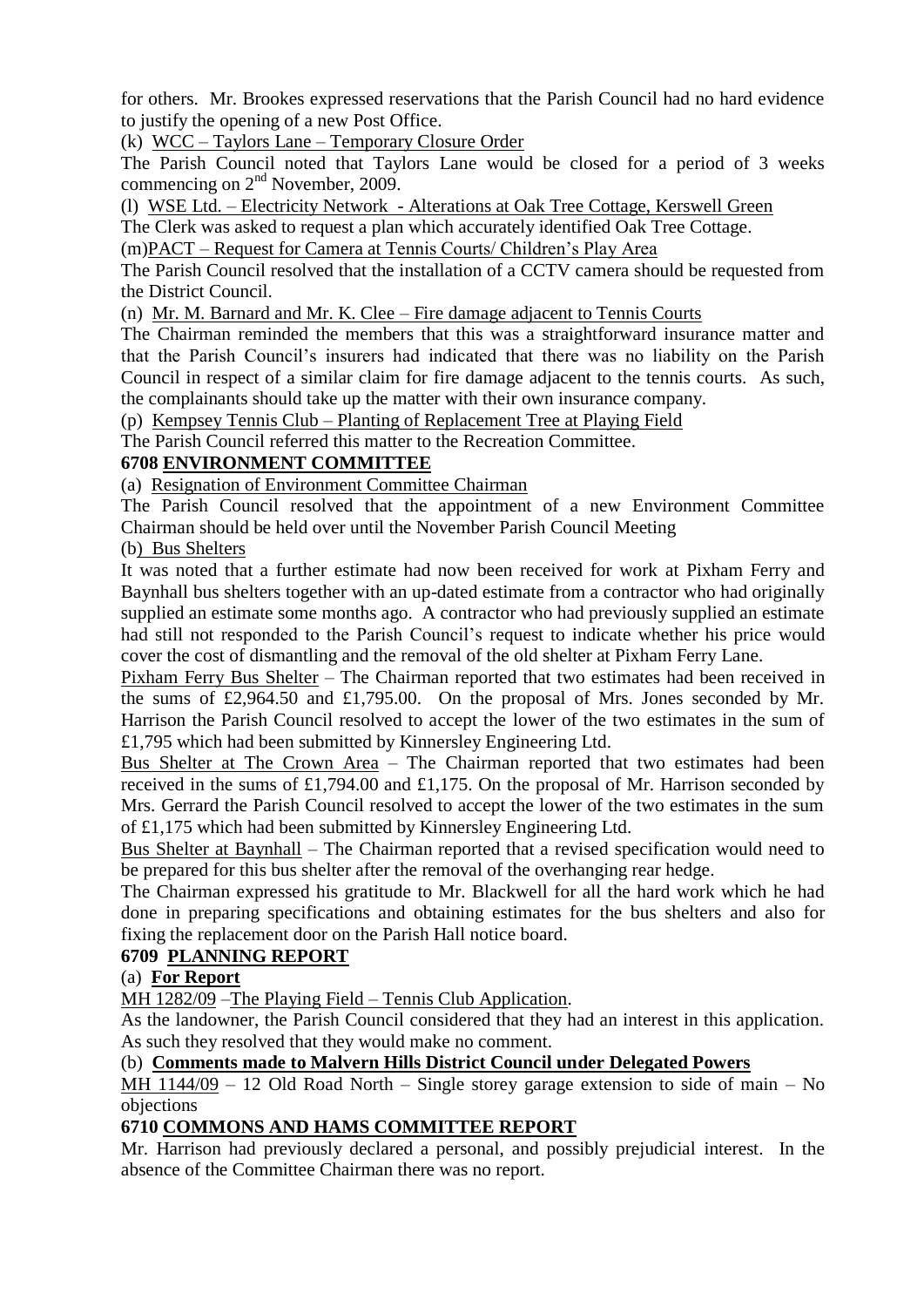### **6711 RECREATION COMMITTEE REPORT**

(a) Signs for Play Area

The Committee Co-Chairman reported that an estimate in the sum of £138.00 had been received for fixing the two new signs adjacent to each gate into the play area. On the proposal of Mrs. Campbell, seconded by Mrs. Gerrard the Parish Council resolved to accept this estimate from Odd Jobs subject to the new signs being fixed to rigid material so that they did not bend.

(b) Pavilion Works – Estimates for replacement of fascia boarding

Mr. Blackwell reported that the old fascia boarding was twisted and bending outwards. An estimate for replacement fascia boarding had proved very costly so there was now an urgent need to make the building weatherproof by screwing the lifted boarding back into position. The Parish Council resolved that a new specification should be prepared for temporary repairs in order that new estimates could be obtained.

### **6712 COMMUNITY CENTRE COMMITTEE REPORT**

The Committee Chairman reported that the three new windows authorised at the previous meeting had been installed.

(a) Buttress on the Roof at Northern End of Headmaster's House

The Committee Chairman reported that although two contractors had been asked to provide roofing estimates, the second contractor had not even made an inspection of the roof despite reminders. On the proposal of Mrs. Jones, seconded by Mrs. Hart the Parish Council resolved to accept the estimate in the sum of £375 from Odd Jobs which included the installation of a tie bar and re-setting and re-pointing the brickwork.

(b) Leaking Front Gutter

The Committee Chairman reported that the front guttering was leaking. On the proposal of Mrs. Jones seconded by Mrs. Hart the Parish Council resolved to accept the estimate in the sum of £45.00 to seal the joints on the guttering which had been submitted by Odd Jobs.

### **6713 CHAIRMAN'S MONTHLY UPDATE**

The Chairman reported that he had been invited to attend the Civic Service at Upton upon Severn after which he had had the opportunity to talk with Sir Michael Spicer about the Post Office Project. He had also had a meeting with Planning Officers from Malvern Hills District Council and officers from the Highway Authority in order to try to progress the new Post Office. He had also made an application for funding for the Post Office from the Leader Fund and hoped that site preparation would start in the near future.

#### **6714 DRAFT BUDGETS FOR 2010/2011**

The Draft Budgets had been circulated to the members. In line with Parish Council Standing Orders they stood deferred without discussion until the November Parish Council Meeting.

# **6715 RECEIPTS AND PAYMENTS/RECONCILIATION OF BALANCES TO 30/09/09**

The receipts and payments/bank reconciliation to  $30<sup>th</sup>$  September, 2009 had been previously circulated to the members. Copies of these documents are attached to the Signed Minutes.

# **6716 CONFIRMATION OF ACTION**

On the proposal of the Chairman, seconded by Mrs. Jones the Parish Council ratified payment of the following urgent accounts which had been made under delegated powers :-

Staff salaries for September as shown on the list circulated to Members and annexed to the Signed Minutes

Wild Contracts – Strimming works at The Rocky - £115.00

Wild Contracts – Clearing overgrowth at Pixham Ferry bus shelter - £100.00

Wild Contracts – Clearing overgrowth at Baynhall bus shelter - £50.00

Wild Contracts- Strimming works at Baynhall bus shelter - £15.00

Severn Trent Water – Community Centre - £288.04

Pinpoint Presentation – Front for notice board - £158.70 (inc. £20.70 VAT)

Central Glazing – Community Centre windows - £410.00